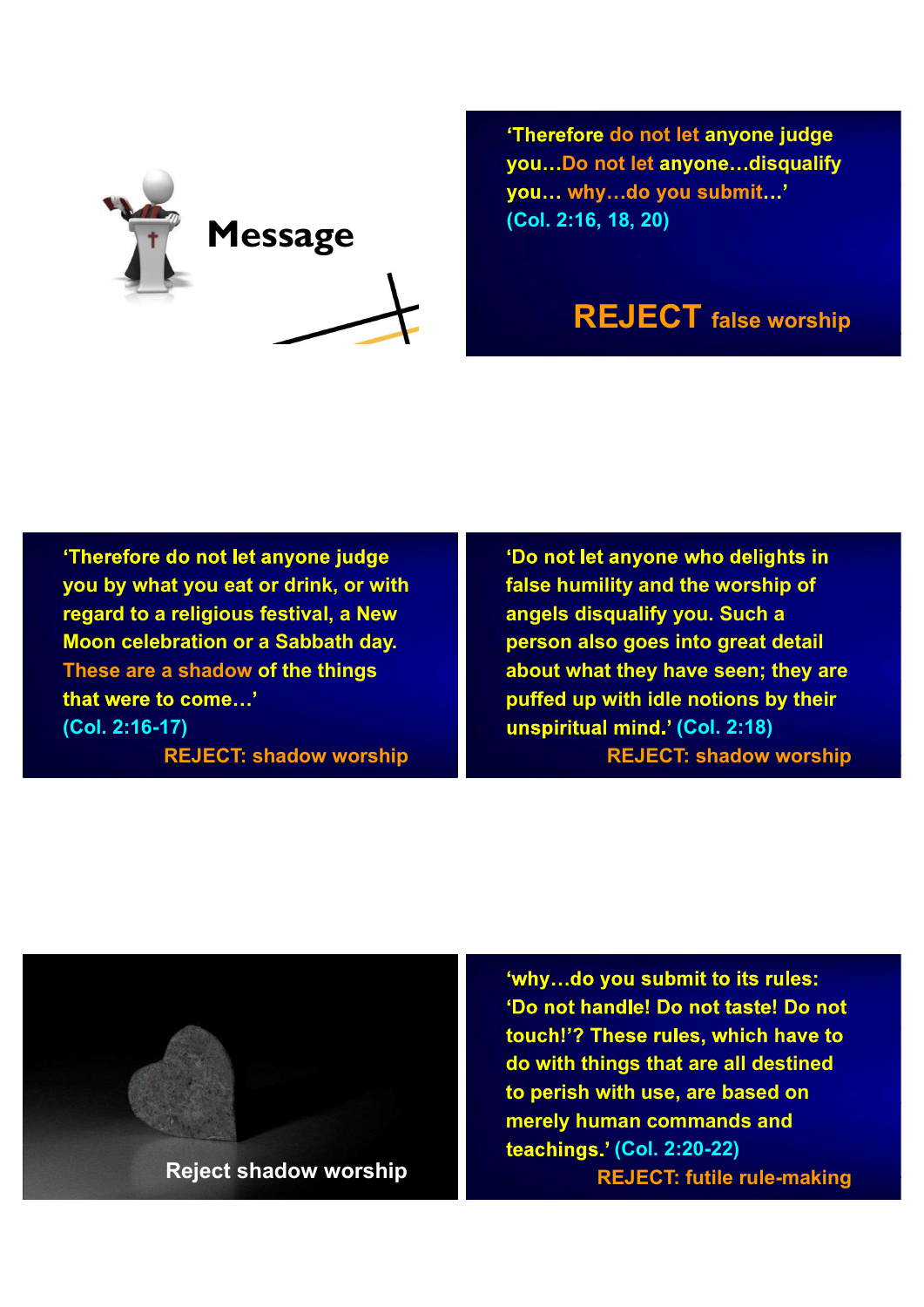'Such regulations indeed have an appearance of wisdom, with their self-imposed worship, their false humility and their harsh treatment of the body, but they lack any value in restraining sensual indulgence.' (Col. 2:23)

REJECT: futile rule-making

'...if by the Spirit you put to death the misdeeds of the body, you will live.' (Romans 8:13)





'For all who rely on the works of the law are under a curse, as it is written: 'Cursed is everyone who does not continue to do everything written in the Book of the Law.' Clearly no one who relies on the law is justified before God, (Gal. 3:10-11)

REJECT: futile rule-making



'These are a shadow of the things that were to come; the reality, however, is found in Christ (Col. 2:17) LIFE in JESUS

'They have lost connection with the head, from whom the whole body, supported and held together by its ligaments and sinews, grows as God causes it to grow.' (Col. 2:19)

LIFE in JESUS